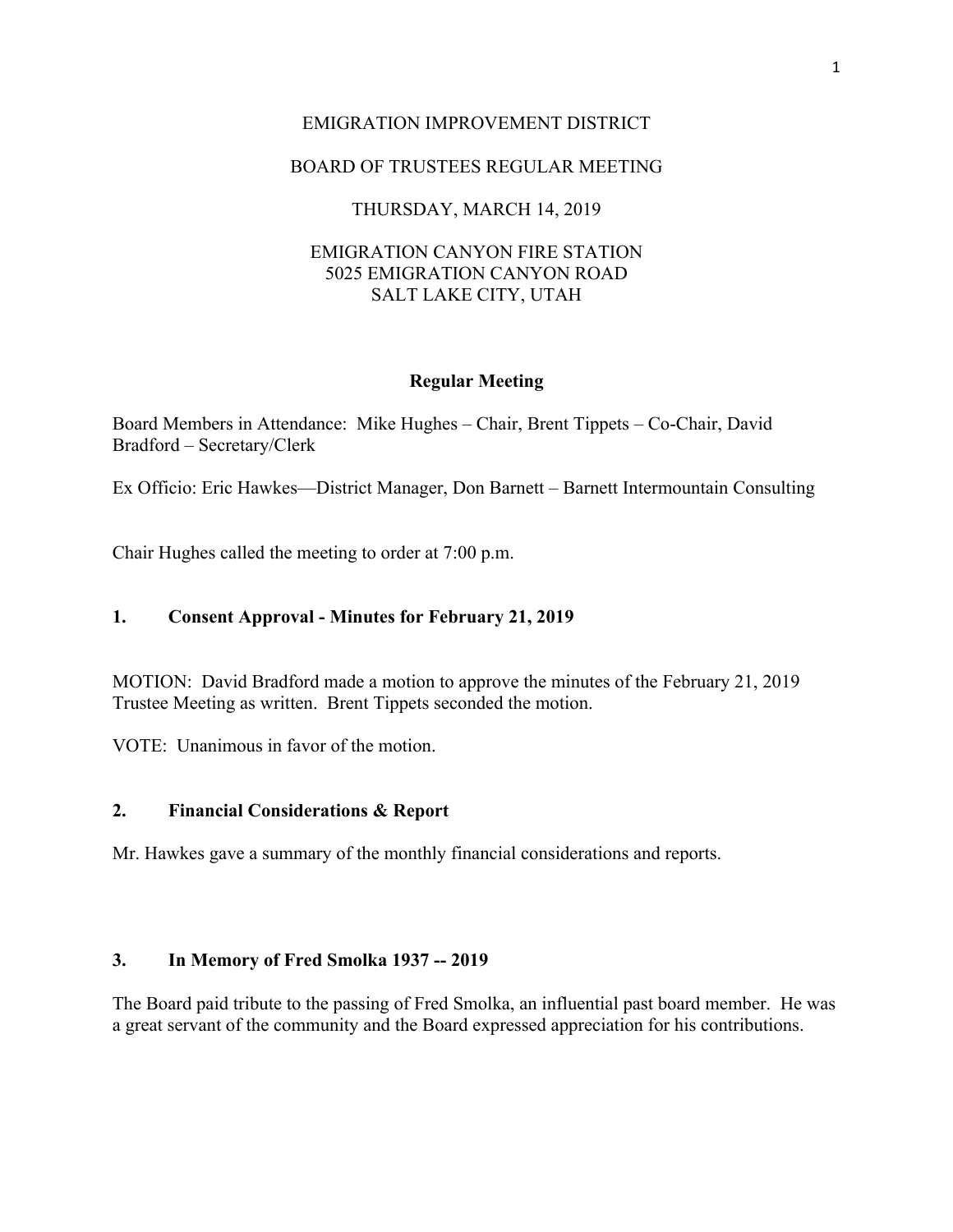## **4. Public Relations Discussion**

Mr. Bill Cutting, a retired public relations professional and canyon resident, discussed with the Board how he can help the EID improve the conceptions of canyon residents. The work which the District does is of great interest to many people, and they would love to be up-to-date on what the District is working on. However, this information must be distributed in a clear and concise way. This would improve the relations between the EID and the other canyon residents. As a resident, Mr. Cutting is aware of the misconceptions that many other residents have, and he would like to help clear up those ideas. One way to accomplish this is to create communications that are relevant, and the information needs to be communicated with some personality. Mr. Bradford suggested that the EID lower the cost by doing the initial drafts among the District and then Mr. Cutting would edit it. Working together they could hone the content and create a style and personality. The conversation focused on how to accomplish this and begin immediately. The work Mr. Cutting will do will be primarily front-loaded. He emphasized using social media—FaceBook, Instagram, Next Door. In addition, he urged the District to put out an annual report that is relatable and succinct. They agreed to work together in the next few days, especially focusing on an upcoming newsletter. Along with that, Mr. Tippets suggested several ways in which the EID can become more of a vehicle of conservation--encourage and educate residents in water conservation. He spoke of having Jordan Valley Conservation come to Firewise and give a class on conservation. Don Barnett will talk to them and arrange it. Eric Hawkes brought up the possibility of moving to ECID, Emigration Canyon Improvement District, instead of EID.

Due to great questions and comments from audience members Willy Stokeman and Mindy McAnulty, there was much conversation about private well testing. The Board explained that they are wanting to help residents know the quality of water in their private wells and how this will be accomplished. They and the Board also discussed how to help fix faulty septic systems. The Board explained the history of what they have been doing with the Department of Water Quality to fix the quality of the stream. The Board recognizes the impact that faulty septic systems have on the creek. The EID would like to get grants to offset costs to do cluster systems for homes that do not have sufficient land to put in proper drainage and distance between their septic and the creek.

## **5. Contract with SLCo for Elections Services 2019**

Mr. Hawkes said it is an estimated \$1,900 to contract with the County to do the elections.

MOTION: David Bradford made a motion to contract with Salt Lake County to do the upcoming District elections. Brent Tippets seconded the motion.

VOTE: Unanimous in favor of the motion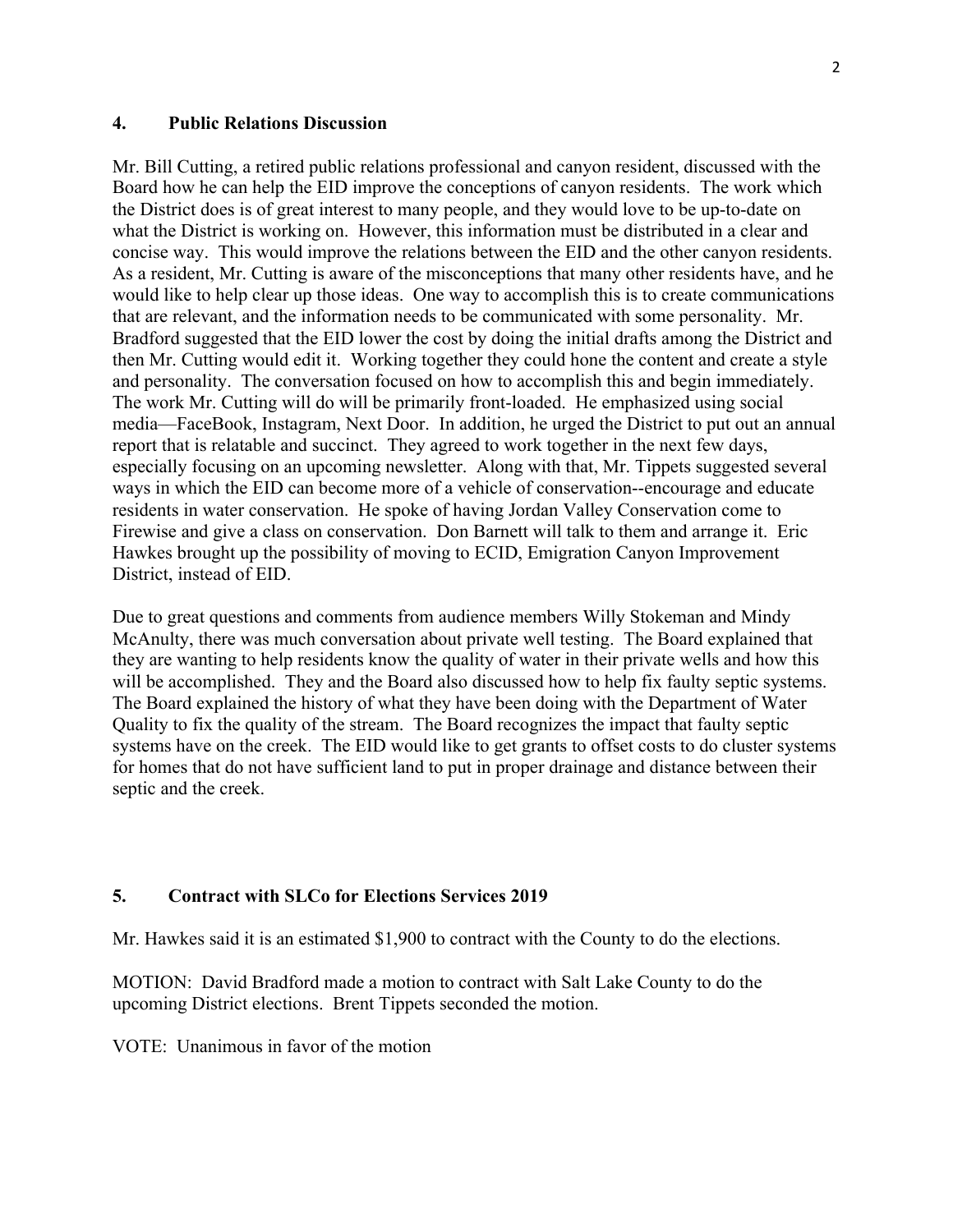## **6. Water Levels Report**

Don Barnett gave the water levels report. Water usage last month was higher than normal. Someone opened a hose bib and left it running and it is unknown how long it was left on. The Board would like to fix that so it cannot happen again. Mr. Barnett gave the graphs that show how exceptionally dry last year was—in some cases, the very driest year on record. This year looks much more promising; we are already above average. Answering a question from the audience, Mr. Barnett stated that it takes the District's wells about a year to recharge after an extremely dry year. He explained how the aquifers are formed in the canyon. Ms. McAnulty asked if it would be financially efficient to drill currently existing wells deeper instead of drilling new wells. Willy Stokeman asked if it would be wise to take water from the bottom of the canyon and pump it back up. The Board explained that they do that essentially--the water from the Upper Freeze Creek well is water that historically was discharged at the mouth of the canyon. They pump the water as it goes by, and don't have the exorbitant cost of pumping the water against gravity back up the canyon. This is water that otherwise would be draining out the bottom of the canyon. There was discussion about the purpose of monitoring wells and that they show zero impact from the District's well to the levels along the creek. Ms. Stokeman then asked about a  $5<sup>th</sup>$  monitoring well that went dry, to which the District replied that that well was dry the day it was drilled. To Ms. Stokeman's point, she is concerned about the stream flow. The District stated that they are the solution to the stream flow, not the problem. The reason they drill so far away from the stream and so deep is because they are extremely concerned about the stream flow as well. Every home that connects to the EID water system means that they are using water from a source completely removed from the stream, water that generally wouldn't surface until the bottom of the canyon. But the private wells along the stream impact the stream flow dramatically. In addition, the main exporter of water from the canyon is Salt Lake City. The Board stated that Salt Lake City uses 15 times the canyon water that EID does, but the water the EID uses stays in the canyon to some extent—it waters people's lawns, goes into their drain fields, etc. Whereas when Salt Lake City takes the water, it is just exported, and it leaves the canyon. The District then explained why they chose the sites listed on the change applications. Ms. Stokeman asked if it would be possible to augment the stream. The District agreed that they could wait until a dry time of year and turn on the water and see how much makes it to the creek. If it is a lot, then it would be worth considering.

## **7. Maintenance Report**

Well 1 needs to be repaired. It is most likely the pump motor. Getting access to it is difficult right now because of the snow.

There was a leaky hydrant up Killyons. It will be repaired this week.

The District needs to remove the meter box and setter at Pioneer Ridge Rd for the installation of a culvert and drain pipe. They removed the unused meter box and setter and capped off the supply line, so Salt Lake County could install the culvert pipe along the edge of the road for drainage.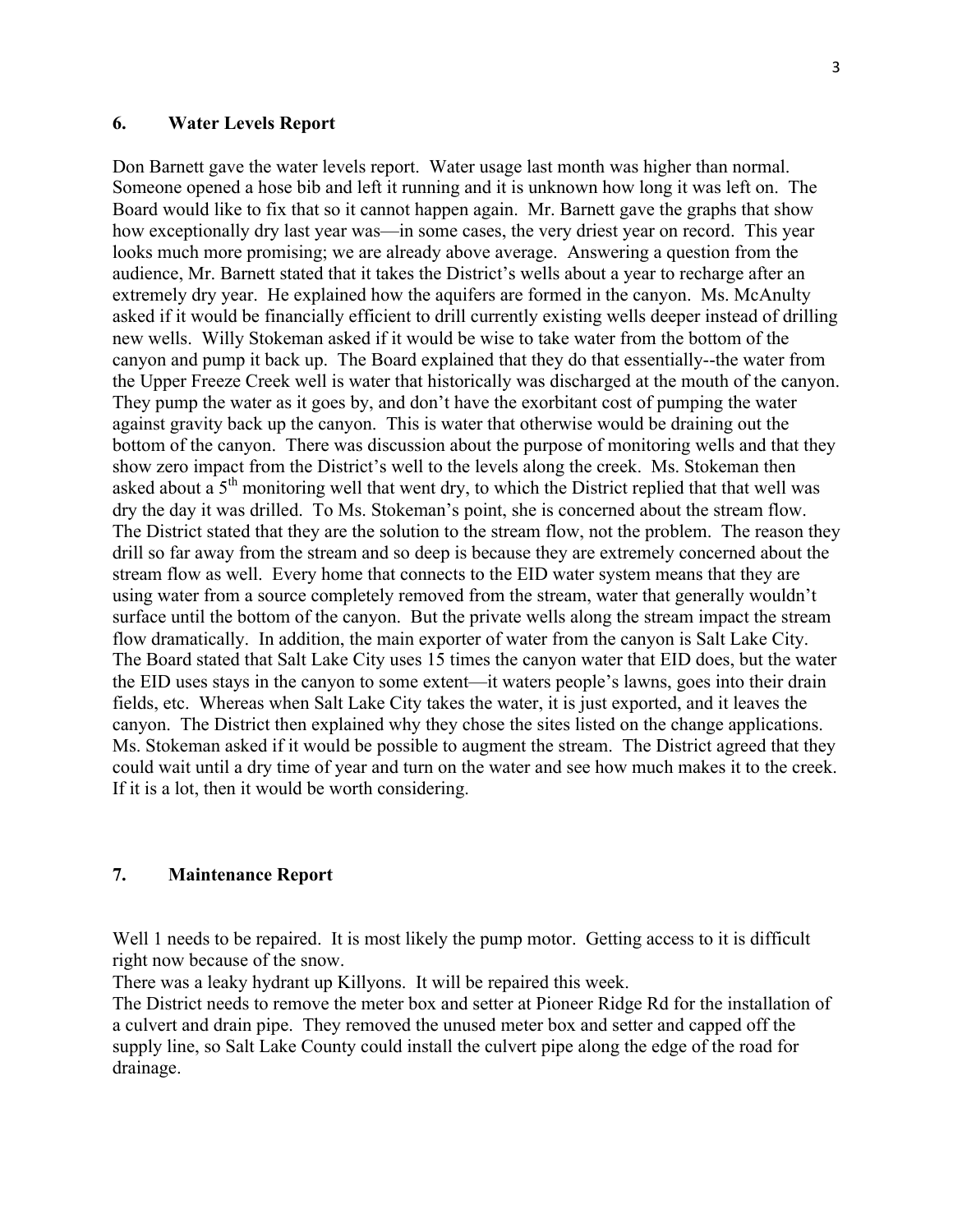Mr. Hawkes will arrange to have fire hydrants dug out from the snow.

## **8. Any Items by Visiting Public, Dismiss Public**

Ms. McAnulty asked about a continued leak in the reservoir. There is no leak. That's a perpetuated myth. The Board spoke about the importance of redundancy, and that every responsible water district must have multiple water sources to ensure they are able to deliver water to the residents. Mr. Barnett spoke to the effect that the District has multiple wells to use to supply water to the canyon. The Board must balance the costs of having redundancy, and how much to have. To the question about groundwater mining, the District replied that they do not. Other areas of Utah do groundwater mining, but the District's levels are not dropping more than they are replenishing. They do this by pulling water as it goes by, and not water from a bucket. The Board members explained the rationale behind some of the potential sites from the change application. The District emphasized that Salt Lake City is the biggest threat to water in the canyon and that it is the EID that protects the individual water rights in the canyon from that of SLC. Ms. Stokeman's last concern was that of sustainability. What is the long-term plan? They discussed the zoning in the canyon and that the District does not hold any zoning authority. By law, they are to supply water to the residents in the canyon, but they do not get to decide how many homes are in the canyon. The Metro Township is beginning a revision of the general plan.

## **9. Closed Session**

MOTION: Board Member David Bradford made a motion to convene in closed session to discuss pending and imminent litigation. Brent Tippets seconded the motion.

VOTE: Unanimous in favor of the motion.

The Board of Trustees met in closed session from 9:51 p.m. to 10:08 p.m. Those present included the Board of Trustees, Eric Hawkes, Don Barnett, Joe Smolka.

MOTION: Board Member Bradford made a motion to adjourn the meeting. Mike Hughes seconded the motion.

VOTE: Unanimous in favor of the motion

The regular meeting of the Emigration Improvement District adjourned at 10:08 p.m.

 $\mathcal{L}_\text{max}$  , and the contract of the contract of the contract of the contract of the contract of the contract of the contract of the contract of the contract of the contract of the contract of the contract of the contr